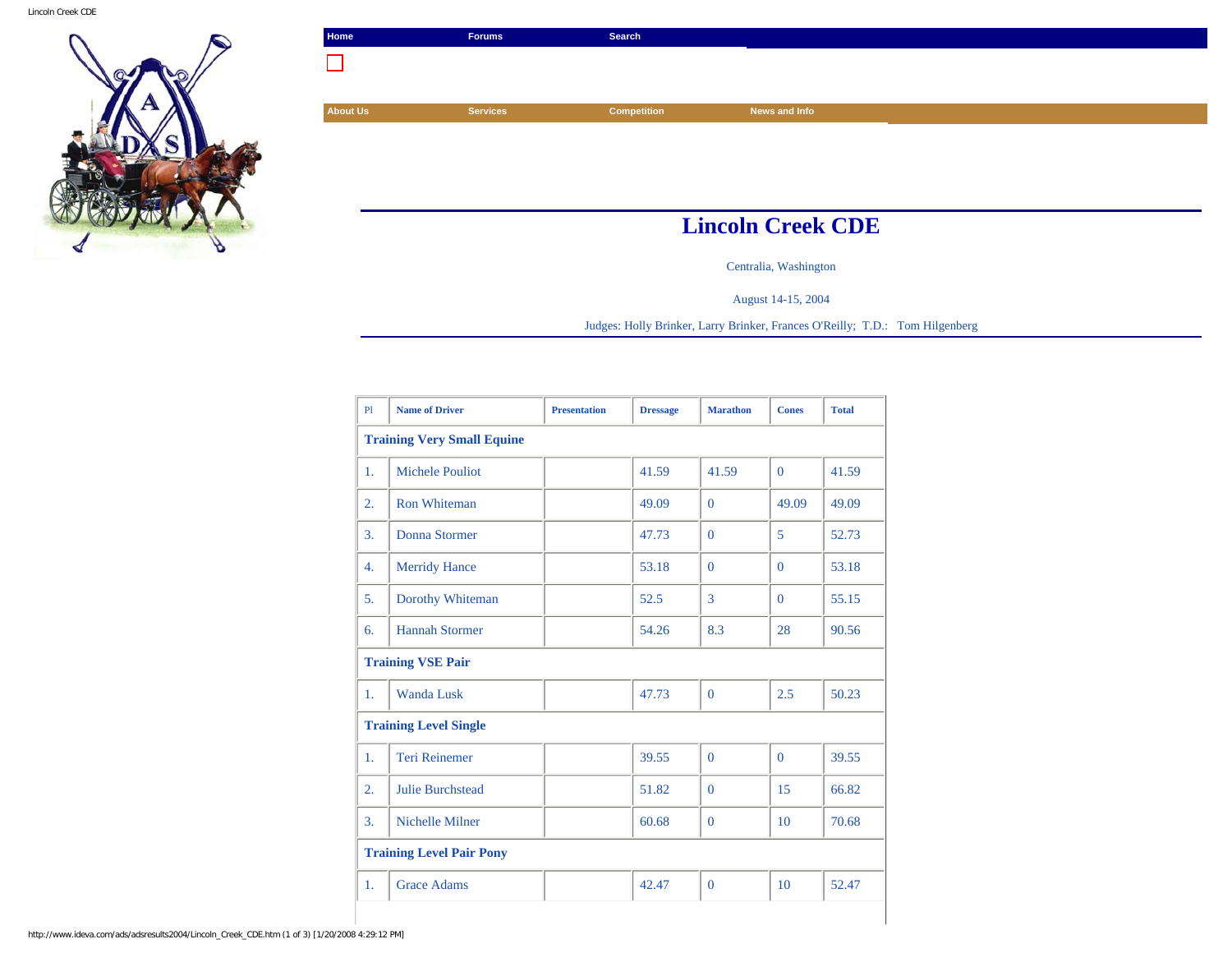| 2.                                   | <b>Terri Jones</b>                         |  | 55.91 | $\theta$ | 0.6              | 56.51  |  |  |
|--------------------------------------|--------------------------------------------|--|-------|----------|------------------|--------|--|--|
|                                      | <b>Training Level Single Horse</b>         |  |       |          |                  |        |  |  |
| 1.                                   | <b>Frank Pitts</b>                         |  | 52.51 | 4.2      | 5                | 61.71  |  |  |
| $\overline{2}$ .                     | Laura Hill                                 |  | 53.52 | $\Omega$ | 10               | 63.52  |  |  |
| 3.                                   | <b>Anne Hansen</b>                         |  | 57.27 | 10       | 5.5              | 72.77  |  |  |
| 4.                                   | <b>Maureen Pearse</b>                      |  | 61.02 | 27.2     | 32               | 120.22 |  |  |
|                                      | <b>Training Level Pair Horse</b>           |  |       |          |                  |        |  |  |
| 1.                                   | Leo Zylstra                                |  | 58.56 | $\bf{0}$ | 15               | 73.56  |  |  |
|                                      | <b>Preliminary Level Very Small Equine</b> |  |       |          |                  |        |  |  |
| 1.                                   | Lori Hanes                                 |  | 58.7  | 83.2     | $\overline{0}$   | 141.9  |  |  |
| <b>Preliminary Level Pony Single</b> |                                            |  |       |          |                  |        |  |  |
| 1.                                   | <b>China Larabe</b>                        |  | 51.2  | 79.6     | $\mathbf{0}$     | 130.8  |  |  |
| $\overline{2}$ .                     | <b>Don Curtis</b>                          |  | 55.13 | 71.8     | 60.13            | 131.93 |  |  |
| 3.                                   | <b>Kate Beardsley</b>                      |  | 60.33 | 78.6     | $\overline{0}$   | 139.93 |  |  |
| 4.                                   | <b>Joneen Calhoun</b>                      |  | 65.55 | 84.8     | 10               | 160.35 |  |  |
| 5.                                   | <b>Gerry Pearson</b>                       |  | 47.94 | 104.6    | 10               | 162.54 |  |  |
| 6.                                   | <b>Barbara DuBois</b>                      |  | 58.7  | 114.6    | $\overline{2}$   | 175.3  |  |  |
| 7.                                   | Maggie McLaughlin                          |  | 59.02 | 215      | $\overline{0}$   | 274.02 |  |  |
|                                      | <b>Preliminary Level Pair Pony</b>         |  |       |          |                  |        |  |  |
| 1.                                   | Peter Lofgren                              |  | 54.46 | 79       | 2.5              | 135.96 |  |  |
|                                      | <b>Preliminary Level Single Horse</b>      |  |       |          |                  |        |  |  |
| 1.                                   | Donna Yanik                                |  | 49.24 | 63       | $\boldsymbol{0}$ | 112.24 |  |  |
| 2.                                   | Elisa Marocchi                             |  | 52.83 | 60.4     | 10               | 123.23 |  |  |
| 3.                                   | <b>Lowell Nelson</b>                       |  | 65.54 | 63.4     | $\mathbf{0}$     | 128.94 |  |  |
| 4.                                   | Terri Jones                                |  | 59.23 | 62.8     | 10               | 132.03 |  |  |
| 5.                                   | <b>Tish Hodges</b>                         |  | 57.17 | 74       | 5                | 136.17 |  |  |
| 6.                                   | <b>Brian Kurtz</b>                         |  | 50.87 | 85.8     | 5                | 141.67 |  |  |
| 7.                                   | <b>Cindy Lee</b>                           |  | 68.03 | 138.4    | $10\,$           | 216.43 |  |  |